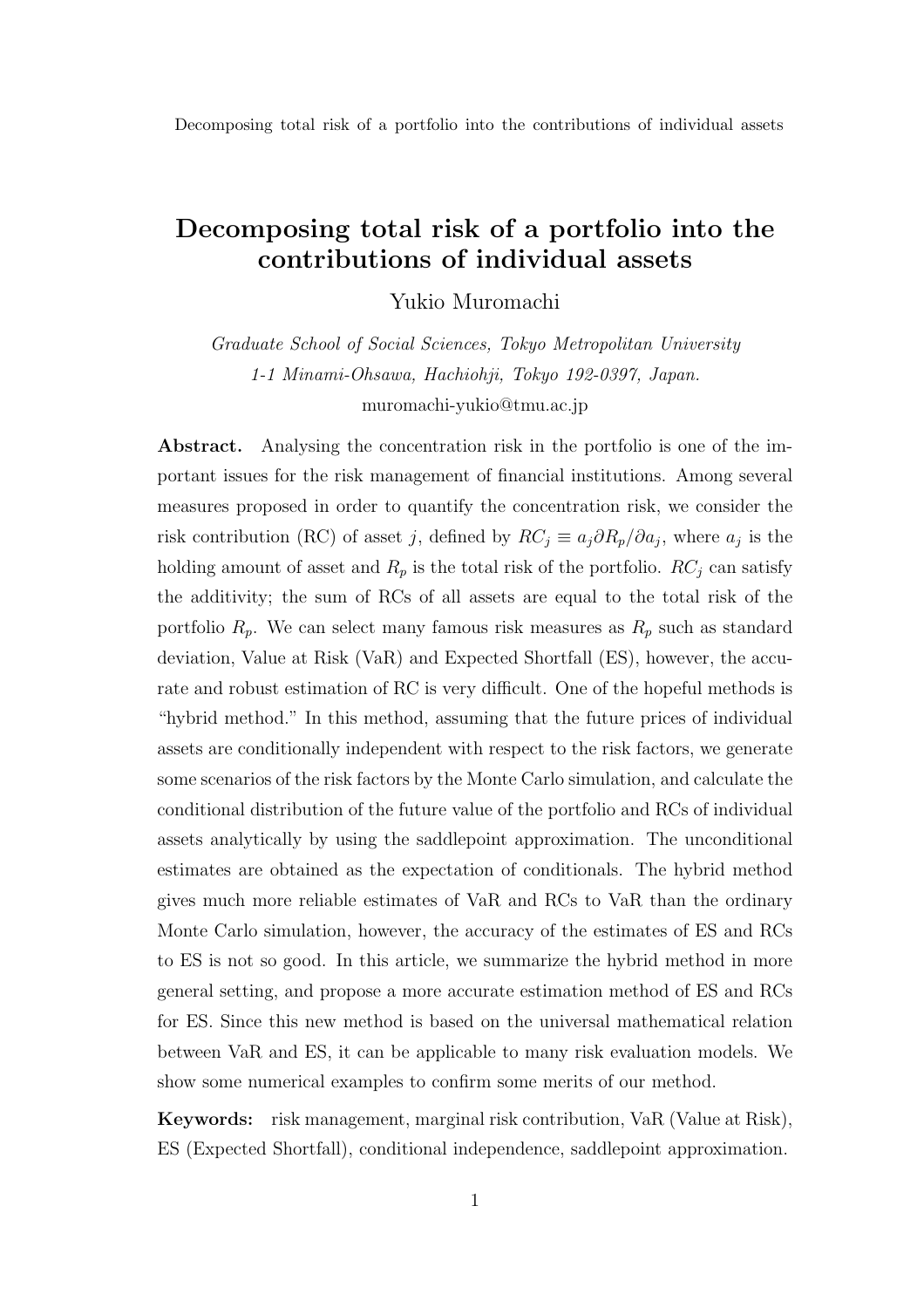## **1 Introduction**

The risk measurement of a portfolio consisting of many financial instruments is very important for the financial institutions. Its importance grows more and more in these days, especially after the worldwide financial crisis because this crisis showed that the previous risk management methods could not work well in the spread of the crisis all over the world.

One of the most important roles of the risk measurement is estimating the potential loss of a portfolio, monitoring and reporting them to the investors periodically. The other one is the concentration risk analysis of the portfolio, that is, measuring how much each asset contributes to the total risk in the portfolio. The first step of the concentration risk analysis is estimating the volumes of the risk of individual assets (or subportfolios), of course, with taking the diversification effect into consideration. Some risk measures have been proposed for the concentration risk analysis, however, it is very difficult to estimate such risk measures accurately and robustly, especially by the Monte Carlo simulation, which is often used in the practical risk evaluation models.

The risk contribution is one of the risk measures for the concentration risk analysis, and its significant property is that the additivity of the risk contributions is satisfied if they can be defined well. Here, the additivity means that the sum of the risk contributions of individual assets included in a portfolio is equal to the total risk of the portfolio. However, its robust and accurate estimation is also difficult.

In 2001, Martin et al.[8] derived an approximated formula for the risk contribution of each asset to the portfolio's VaR (Value at Risk) by the saddlepoint method, and showed some numerical examples. Based on their research, Muromachi<sup>[10]</sup> proposed a new framework of risk evaluation models by assuming the conditional independence and using the saddlepoint method, and he showed that much more reliable estimates of the risk contributions for VaR and ES (Expected Shortfall) could be obtained by this new framework than those obtained by the ordinary Monte Carlo simulation. However, according to Muromachi[11], the estimates of ES and risk contributions for ES are not so reliable than those of VaR and risk contributions for VaR. Since the ES is one of the coherent risk measures (Artzner et al.[1]), the accurate and robust estimation of them is important for the theoretically desirable risk management, therefore, we have been seeking more reliable estimation methods.

In this article, we propose a new estimation method of ES and the risk contributions for ES. The proposed calculation method is based on a universal mathematical relation between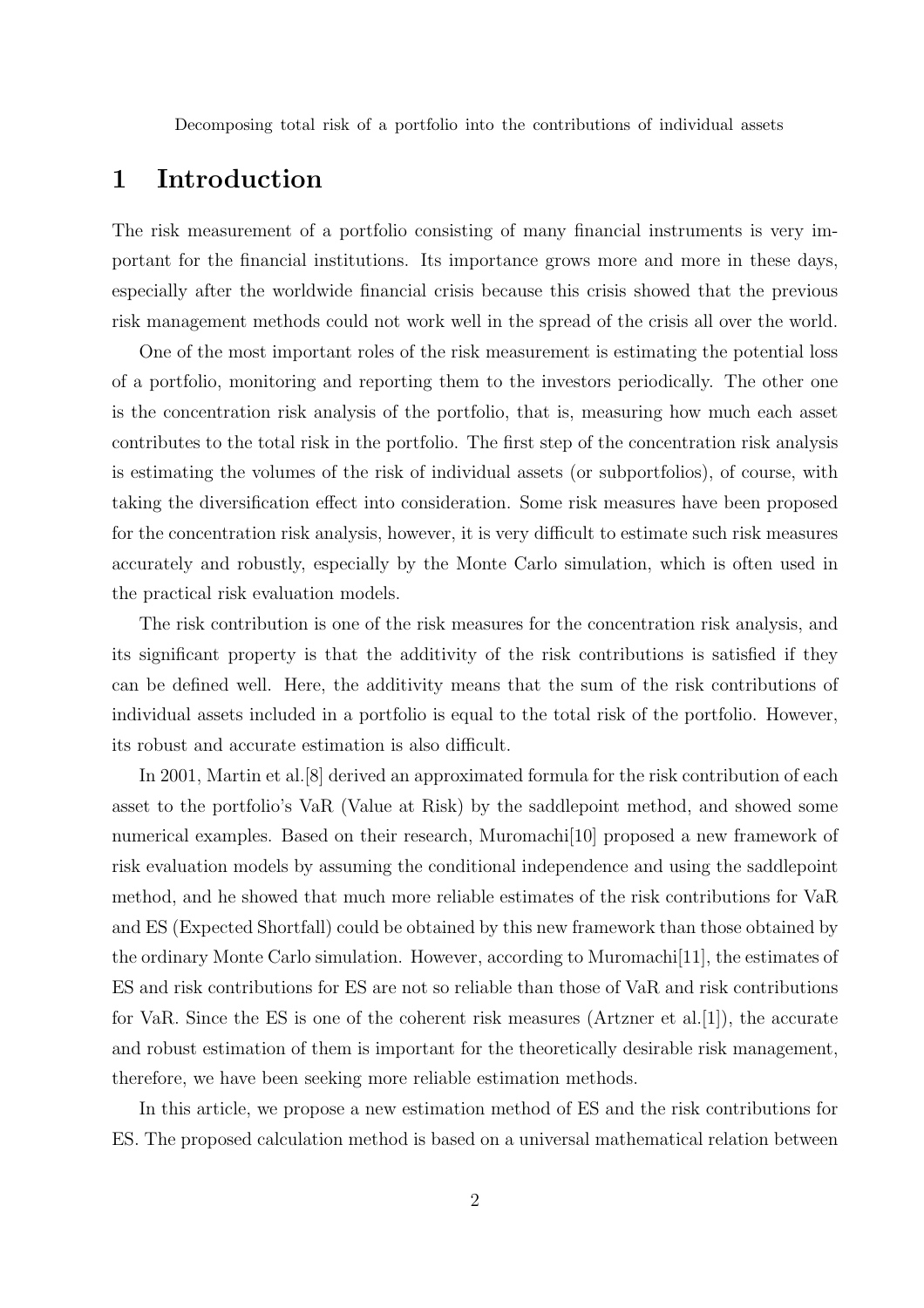VaR and ES, and uses a saddlepoint approximation in order to calculate ES and its risk contributions easily and quickly. This article is organized as follows. In Section 2 we show a generalized hybrid method and some useful expressions; the approximated formulas for the conditional distribution and the risk contributions for VaR and ES. In order to estimate ES and risk contributions for ES, two methods are introduced; the method proposed by Muromachi[10] (old method) and the new one proposed in this article. In Section 3, we presents some numerical examples and compare the estimates by the old and new methods, and Section 4 concludes this article.

## **2 Hybrid method**

This section describes the framework of what we call the hybrid method in more general setting than that described in Muromachi $[10]$ . There exist two approaches for evaluating the potential loss of a portfolio: the simulation approach, and the analytical approach. The hybrid method uses both to calculate the potential loss of a portfolio. It is an extended method of the conditionally independent default model proposed by Martin et al.[7].

### **2.1 The setting**

We consider the filtered probability space  $(\Omega, \mathcal{F}, (\mathcal{F}_t)_{t\geq 0}, P)$ , where *P* is the physical probability measure. Suppose that there are *n* assets, and that the price of the  $j$ –th asset per share or face value at time *t* is denoted by  $X_i(t)$ . Here,  $t = 0$  means the present, and the risk horizon is *T*,  $T > 0$ . Consider a portfolio  $\pi$ , where  $a_j$  denotes the holding amount of the *j*–th asset in the portfolio. Then the time *t* price of the portfolio  $\pi$  is  $X(t) = \sum_{j=1}^{n} a_j X_j(t)$ .

We use a "sub-filtration approach" called in credit risk modeling. Let  $w_i(t)$ ,  $j = 1, \ldots, m$ , denote the basic factors and let

$$
\mathbf{W}(t) = (w_1(t), \dots, w_m(t)), \quad t \ge 0.
$$

A filtration  $\mathcal{G}_t$  is defined as a filtration generated by the process  $\mathbf{W}(t)$ , that is,  $\mathcal{G}_t$  =  $\sigma(\mathbf{W}(s), 0 \leq s \leq t)^{-1}$ . Here, the basic factors are defined as stochastic variables such that  $X_j(t|\mathcal{G}_T)$ ,  $0 \le t \le T$ ,  $j = 1, \dots, n$  become conditionally independent when  $\mathcal{G}_T$  are given. Here, the conditional independence with respect to  $\mathcal{G}_T$  means that  $X_j(t)$ ,  $0 \le t \le$ 

<sup>&</sup>lt;sup>1</sup>Hereafter, we assume that all the filtrations including  $\mathcal G$  satisfy the usual conditions.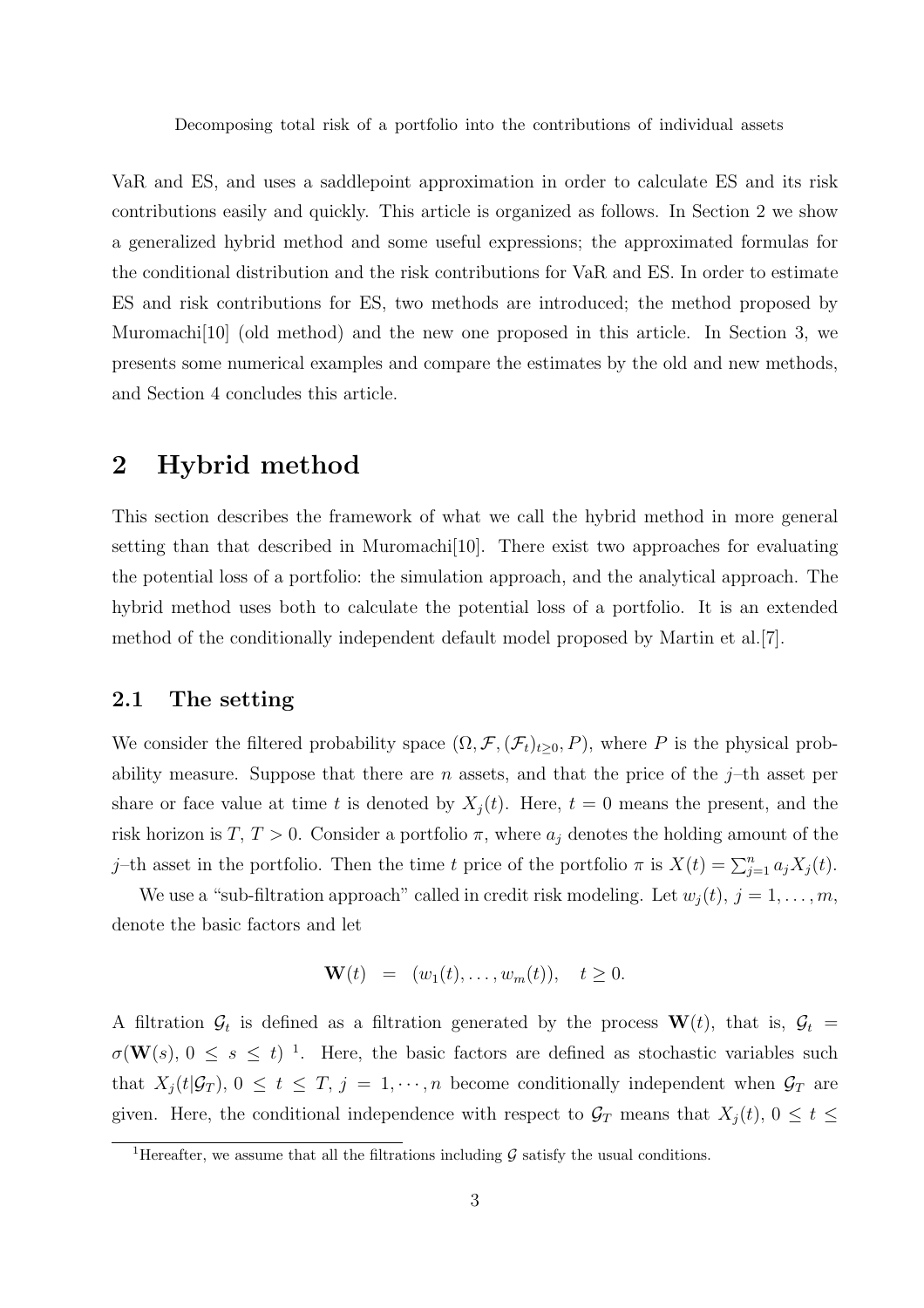*T,*  $j = 1, \dots, n$  are independent given  $\mathcal{G}_T$ . On the other hand, the filtration generated by the processes except for  $\mathbf{W}(t)$  is denoted by  $\mathcal{H}_t$ , and the filtration  $\mathcal F$  is defined as the minimum filtration including  $\mathcal{G} \cup \mathcal{H}$ , i.e.,  $\mathcal{F}_t = \mathcal{G}_t \vee \mathcal{H}_t$  for any  $t \in \mathcal{R}^+$ .

Next, we define some statistics explicitly. Suppose that *X* is a stochastic variable which shows the future price of a portfolio, and  $F_X(x)$  denotes its distribution function, and  $f_X(x)$ is its density function if it exists. In this article, the  $100\alpha$  percentile of *X*, denoted by  $Q_X(\alpha)$ ,  $0 < \alpha < 1$ , is defined by <sup>2</sup>

$$
Q_X(\alpha) \equiv \inf \{ x | F_X(x) \ge \alpha \}, \tag{1}
$$

and the VaR (Value at Risk) with the confidence level  $100\alpha$  % is defined by

$$
VaR_X(\alpha) \equiv c - Q_X(1 - \alpha) \tag{2}
$$

where *c* is the reference value, for example, today's price. Moreover, the expected shortfall (abbreviated by ES) with the confidence level  $100\alpha$  % is defined by

$$
ES_X(\alpha) \equiv \frac{1}{1-\alpha} \int_0^{1-\alpha} VaR_X(p)dp.
$$
 (3)

When  $F_X(x)$  is strictly increasing in x, these can be expressed more easily; that is, we obtain

$$
Q_X(\alpha) = \{x | F_X(x) = \alpha\}
$$
\n(4)

$$
ES_X(\alpha) = c - TCE_X(Q_X(1 - \alpha))
$$
\n(5)

where TCE is the tail conditional expectation defined by

$$
TCE_X(x) \equiv E[X|X \le x]. \tag{6}
$$

Notice that these definitions are used in this article, and other definitions might be used in other articles <sup>3</sup>. Hereafter, we assume that  $F_X(x)$  is strictly increasing in *x*.

## **2.2 Estimation of the density and the distribution functions**

By assumption, since the conditional prices  $X_j(T|\mathcal{G}_T)$ ,  $j = 1, \dots, n$  is conditionally independent given  $\mathcal{G}_T$ , the conditional moment generating function  $M_X(s|\mathcal{G}_T)$  of  $X(T|\mathcal{G}_T)$  is given

<sup>&</sup>lt;sup>2</sup>Definition (1) is a general expression for the inverse function of the distribution function, which can be denoted by  $F_X^{-1}(\alpha)$ .

<sup>3</sup>Some people call ES (expected shortfall) in this article as CVaR (conditional Value at Risk) or TCE (tail conditional expectation).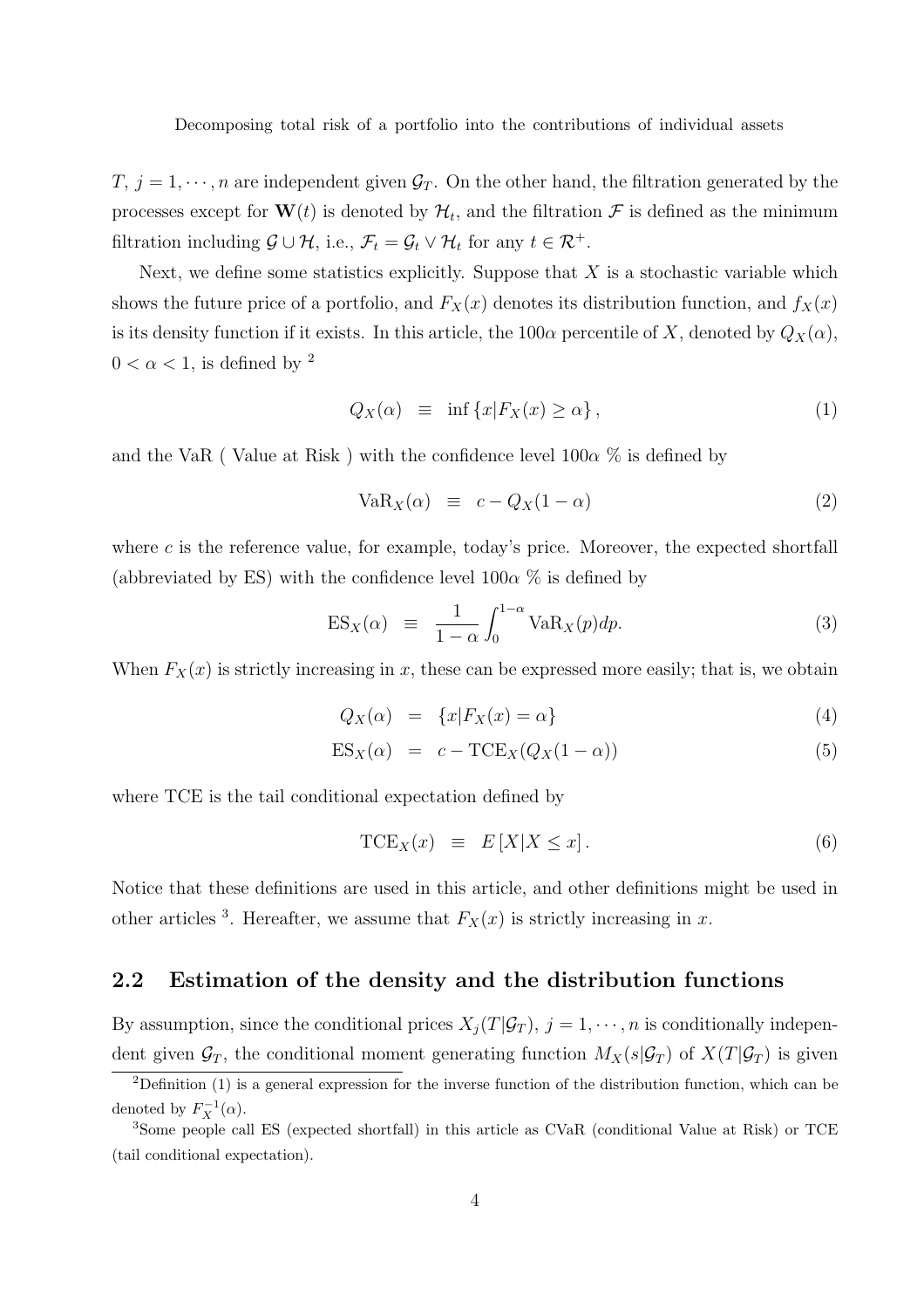by

$$
M_X(s|\mathcal{G}_T) = E\left[e^{sX(T|\mathcal{G}_T)}\right] = E\left[e^{s\sum_{j=1}^n a_j X_j(T|\mathcal{G}_T)}\right] = \prod_{j=1}^n E\left[e^{s a_j X_j(T|\mathcal{G}_T)}\right].
$$

Here we implicitly assume that the conditional moment generating function  $M_X(s|\mathcal{G}_T)$  exists. Since  $M_X(s|\mathcal{G}_T)$  is the Laplace transformation <sup>4</sup> of the conditional density function  $f_X(u|\mathcal{G}_T)$ of  $X(T|\mathcal{G}_T)$ , we obtain by the inverse Laplace transformation,

$$
f_X(x|\mathcal{G}_T) = \frac{1}{2\pi i} \int_{\sigma - i\infty}^{\sigma + i\infty} M_X(s|\mathcal{G}_T) e^{-xs} ds = \frac{1}{2\pi i} \int_{\sigma - i\infty}^{\sigma + i\infty} e^{K_X(s|\mathcal{G}_T) - xs} ds,\tag{7}
$$

where  $K_X(s|\mathcal{G}_T) = \log M_X(s|\mathcal{G}_T)$  is the conditional cumulant generating function of  $X(T|\mathcal{G}_T)$ , and  $\sigma$  is the real value such that the integral in (7) exists.

In order to evaluate  $(7)$ , we use the saddlepoint approximation method, which is very famous in engineering science. In the saddlepoint method, the integral in the complex domain is approximated by the contribution from the curvilinear integral near the saddlepoint. A detailed description is available in texts on engineering science or statistical science such as Jensen[4]. In this article, we adopt the saddlepoint approximation with an asymptotic expansion derived in Daniels<sup>[2]</sup>. Using the approximation  $5$ , we obtain from  $(7)$ ,

$$
f_X(x|\mathcal{G}_T) \simeq \frac{e^{K_X(\bar{s}|\mathcal{G}_T) - \bar{s}x}}{\sqrt{2\pi K_X^{(2)}(\bar{s}|\mathcal{G}_T)}} \left[1 + \frac{1}{8}\lambda_{(4)}(\bar{s}|\mathcal{G}_T) - \frac{5}{24}\lambda_{(3)}^2(\bar{s}|\mathcal{G}_T)\right],\tag{8}
$$

where  $\bar{s}$  is the saddlepoint of  $J_X(s|\mathcal{G}_T) \equiv K_X(s|\mathcal{G}_T) - xs$ , which means  $dJ_X(\bar{s}|\mathcal{G}_T)/ds = 0$ ,  $K_X^{(n)}(s|\mathcal{G}_T)$  is the n-th order derivative of  $K_X(s|\mathcal{G}_T)$ , and  $\lambda_{(r)}(s|\mathcal{G}_T) \equiv K_X^{(r)}(s|\mathcal{G}_T)/(K_X^{(2)}(s|\mathcal{G}_T))^{r/2}$ . Since  $K_X(s|\mathcal{G}_T)$  is a convex function, the saddlepoint  $\bar{s}$  is unique and can be searched numerically with ease. We refer to the approximated formula (8) as the first–order approximation, and the formula obtained by ignoring the terms of  $\lambda_{(3)}(\bar{s}|\mathcal{G}_T)$  and  $\lambda_{(4)}(\bar{s}|\mathcal{G}_T)$  in (8) as the zero–order one.

Integrating the density function  $f_X(v)$  from  $v = -\infty$  to  $v = x$ , and using the saddlepoint approximation method with an asymptotic expansion, we obtain the approximated formula for the conditional distribution function as

$$
F_X(x|\mathcal{G}_T) = \frac{1}{2\pi i} \int_{\sigma - i\infty}^{\sigma + i\infty} \frac{M_X(s|\mathcal{G}_T)e^{-xs}}{s} ds
$$

<sup>&</sup>lt;sup>4</sup>The direction on the contour in the integral is inverse to the standard definition of the Laplace transformation.

<sup>5</sup>According to Jensen[4], there exist two approximation formulas: for the continuous variable and for the discrete one. In this article we use the former because of its simpler form.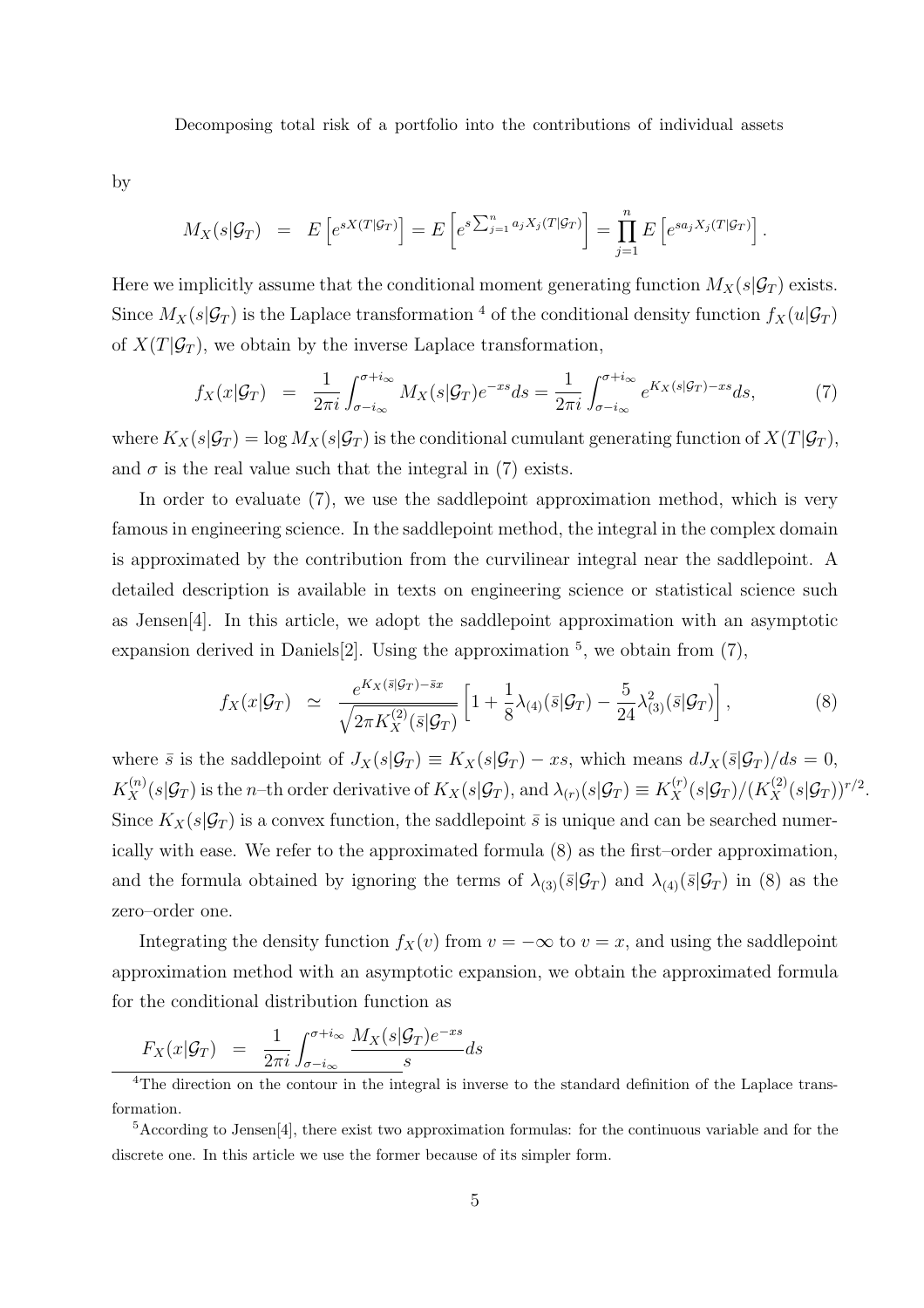$$
\simeq e^{K_X(\bar{s}|\mathcal{G}_T) - \bar{s}x + \frac{1}{2}\hat{z}^2} \left[ \{ 1 - \Phi(\hat{z}) \} \left\{ 1 + \frac{1}{6} \lambda_{(3)}(\bar{s}|\mathcal{G}_T) \hat{z}^3 \right.\right.\left. + \left( \frac{1}{24} \lambda_{(4)}(\bar{s}|\mathcal{G}_T) \hat{z}^4 + \frac{1}{72} \lambda_{(3)}^2(\bar{s}|\mathcal{G}_T) \hat{z}^6 \right) \right\} + \phi(\hat{z}) \left\{ - \frac{1}{6} \lambda_{(3)}(\bar{s}|\mathcal{G}_T) (\hat{z}^2 - 1) \right.- \left( \frac{1}{24} \lambda_{(4)}(\bar{s}|\mathcal{G}_T) (\hat{z}^3 - \hat{z}) + \frac{1}{72} \lambda_{(3)}^2(\bar{s}|\mathcal{G}_T) (\hat{z}^5 - \hat{z}^3 + 3\hat{z}) \right) \right] (9)
$$

for  $x \leq E[X(T|\mathcal{G}_T)]$ , where  $\hat{z} \equiv \sqrt{\bar{s}^2 K_X^{(2)}(\bar{s}|\mathcal{G}_T)}$ , and  $\Phi(\cdot)$  and  $\phi(\cdot)$  are the distribution and density functions of the standard normal distribution, respectively <sup>6</sup>. Corresponding to the Edgeworth expansion, we call the approximated formula (9) the second–order approximation, while the formula obtained by ignoring the terms of  $\lambda_{(4)}(\bar{s}|\mathcal{G}_T)$  and  $\lambda_{(3)}^2(\bar{s}|\mathcal{G}_T)$  is called the first–order approximation, and the formula obtained by ignoring all  $\lambda_{(r)}(\bar{s}|\mathcal{G}_T)$  terms is the zero–order approximation.

Since the approximated values for the conditional distribution,  $f_X(x|\mathcal{G}_T)$  and  $F_X(x|\mathcal{G}_T)$ , are obtained above, the approximated values for the unconditional distribution can be obtained by using the chain rule of the expectation. That is, the unconditional density and distribution functions of *X*(*T*) are given by

$$
f_X(x) = E[f_X(x|\mathcal{G}_T)] \tag{10}
$$

and

$$
F_X(x) = E[F_X(x|\mathcal{G}_T)]. \qquad (11)
$$

Here, we can replace  $f_X(x|\mathcal{G}_T)$  in (10) and  $F_X(x|\mathcal{G}_T)$  in (11) with the approximations (8) and (9), respectively.

In summary, we obtain the approximated values of the unconditional distribution,  $f_X(x)$ and  $F_X(x)$ , by the following procedures:

- 1. Generate many sample paths of the basic factors from  $t = 0$  to  $t = T$ ,  $\{W(s), 0 \le s \le t\}$ *T}*. The Monte Carlo simulation is a powerful candidate to generate sample paths, however, other methods can be used.
- 2. Evaluate  $f_X(x|\mathbf{W}(s), 0 \le s \le T)$  and  $F_X(x|\mathbf{W}(s), 0 \le s \le T)$  given  $\mathbf{W}(s), 0 \le s \le T$ approximately by using (8) and (9).

<sup>&</sup>lt;sup>6</sup>The approximated formula for  $x > E[X(T|\mathcal{G}_T)]$  is obtained by replacing  $\lambda_{(3)}(\bar{s}|\mathcal{G}_T)$  with  $-\lambda_{(3)}(\bar{s}|\mathcal{G}_T)$ .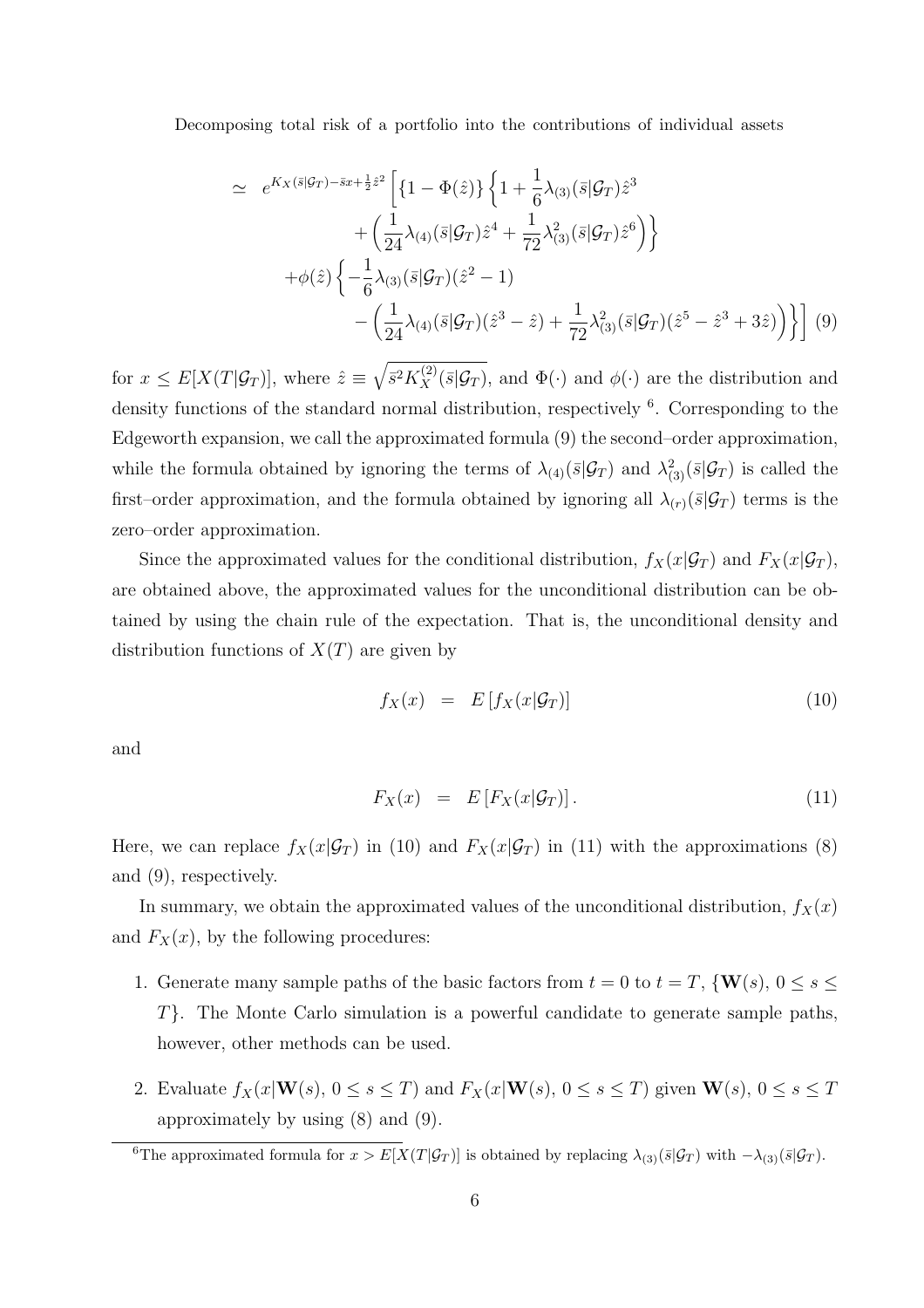3. Calculate the right hand sides of (10) and (11) by using all sample paths to obtain the approximated values of  $f_X(x)$  and  $F_X(x)$ .

When the density and the distribution functions are obtained, the VaRs with arbitrary confidence levels can be calculated easily.

Whatever the joint distribution of the basic factors is, the Monte Carlo simulation can be used in order to generate sample paths in Procedure 1, and then the calculation in Procedure 3 is done numerically. Thus, we refer to our method as hybrid, which means the hybrid of the Monte Carlo simulation in Procedure 1 and the analytical approximation formulas in Procedure 2.

On the other hand, when the joint distribution is described as a combination of some distributions such as the normal distributions and the  $\chi^2$  distributions, we can apply the numerical quadratures to take the expectation in Procedure 3. For example, when the basic factors are normally distributed, the Gaussian quadratures can be used. In such cases, the best sample paths generated in Procedure 1 are already known in order to make the quadratures work most efficiently.

## **2.3 Estimation of the expected shortfall**

Due to the assumption that the distribution function of *X* is strictly increasing, we have

$$
ES_X(\alpha) = c - TCE_X(Q_X(1 - \alpha)).
$$

Therefore, we focus on estimating  $TCE_{X(T)}(x)$ , which is written as follows:

$$
\text{TCE}_{X(T)}(x) \equiv E[X(T)|X(T) \le x] = \frac{1}{P\{X(T) \le x\}} \int_{-\infty}^{x} v f_{X(T)}(v) dv. \tag{12}
$$

Additionally assuming that  $X(T) \geq 0$ , a.s. and  $E[X(T)] > 0$ <sup>7</sup>, from (12), we have

$$
\text{TCE}_{X(T)}(x) = \frac{E[X(T)]}{P\{X(T) \le x\}} F_h(x),\tag{13}
$$

where  $F_h(x)$  is the distribution function of  $X(T)$  under the equivalent probability measure  $P_h$ , under which the density function of  $X(T)$  is given by

$$
h_{X(T)}(x) \equiv \frac{x f_X(x)}{E[X(T)]}.\tag{14}
$$

<sup>&</sup>lt;sup>7</sup>These assumptions can be applied if  $X(T)$  is finitely bounded below. When there exists a constant *d* such that  $X(T) \geq d$ , a.s., we define  $Y(T) \equiv X(T) - d$  and then apply the following discussion to  $Y(T)$ instead of  $X(T)$ .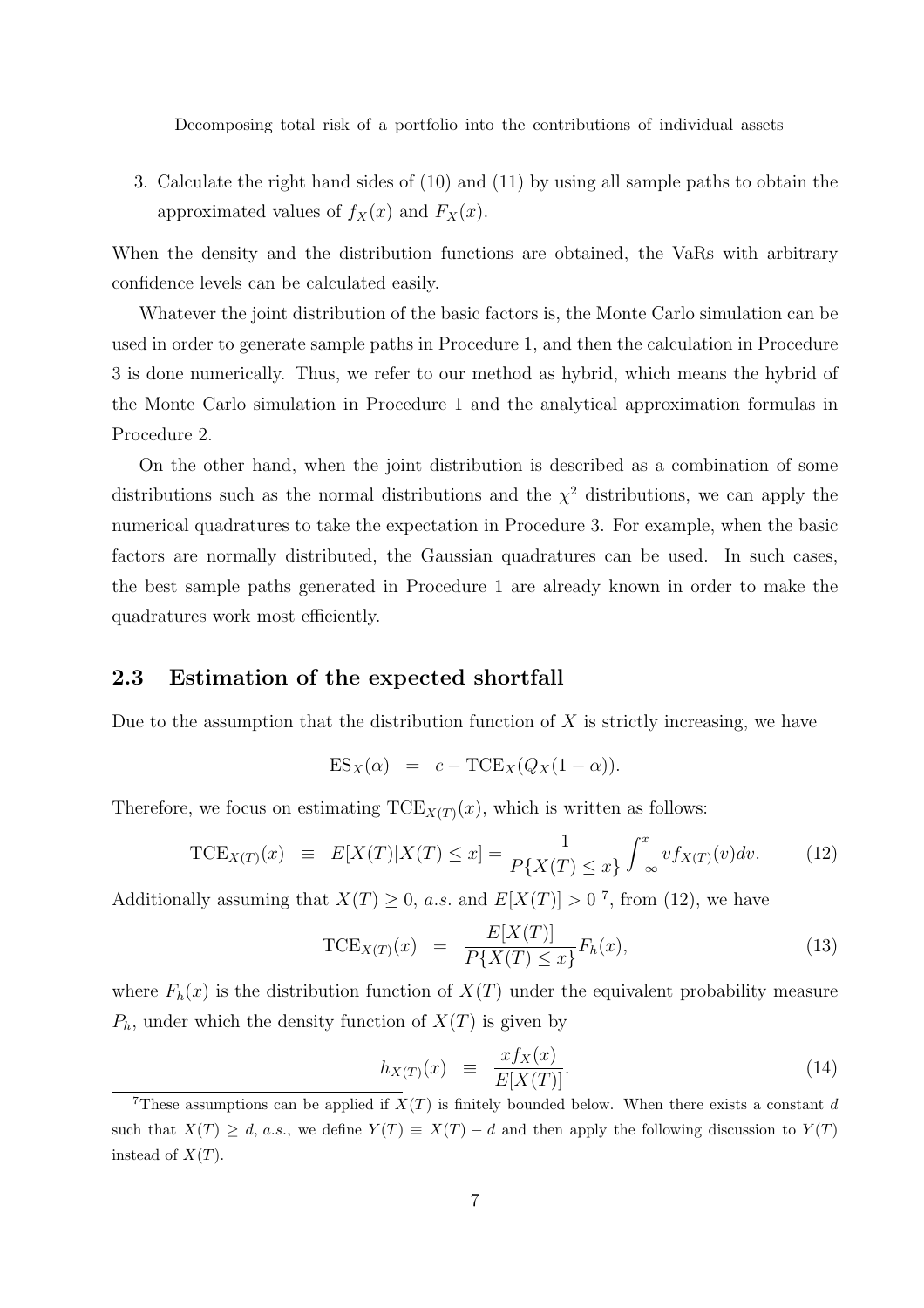Using the approximated formula (9) for  $F_h(x)$  in (13), we can obtain the approximated formula for  $TCE_{X(T)}(x)$ . Since the moment generating function of  $X(T)$  under the probability measure  $P_h$  is given by  $M_h(x) = M'_{X(T)}(x)/M'_{X(T)}(0)$ , the approximated formula for  $F_h(x)$ can be calculated in the same way as (9) easily.

### **2.4 Risk contributions**

First, we describe the risk contribution briefly. VaR and ES are used to measure the overall risk of a portfolio in financial institutions in these days, but in order to understand the risk profile of the portfolio, it is necessary to know how much each asset (or subportfolio) in the portfolio contributes to the total risk of the portfolio. One of the common measures of this contribution is the sensitivity of the total risk of the portfolio to an infinitesimal change in asset allocation. From this point of view, various researchers studied about the properties of the sensitivity, for example, Litterman[6], Tasche[12] and Hallerbach[3].

Let  $R_p$  be a risk measure of a portfolio, for example, standard deviation, VaR and ES. The risk contribution of asset *j*, hereafter denoted by  $RC_j$ , is defined as the sensitivity to an infinitesimal change of the holding amount of the *j*–th asset in the portfolio  $(\partial R_p/\partial a_j)$ , multiplied by holding amount  $(a_i)$ , that is,

$$
RC_j \equiv a_j \frac{\partial R_p}{\partial a_j}.\tag{15}
$$

Notice that *∂Rp/∂a<sup>j</sup>* does not always exist. However, if *∂Rp/∂a<sup>j</sup>* exists, and additionally if the risk measure  $R_p$  satisfies the first–order positive homogeneity  $\frac{8}{5}$ , then the following equation is always satisfied:

$$
\sum_{j=1}^{n} RC_j = R_p. \tag{16}
$$

Equation (16) is directly derived by the Euler's theorem for the homogeneous function, therefore, its equality is guaranteed mathematically.

Previous studies show clear expressions of risk contributions for some risk measures such as VaR and ES. Some of them are shown below. See Tasche[12] in detail for the derivation

$$
f(\lambda a_1, \cdots, \lambda a_m) = \lambda^n f(a_1, \cdots, a_m), \qquad \lambda > 0
$$

is satisfied.

 $8A$  function  $f$  is called as  $n$ -th order positive homogeneous when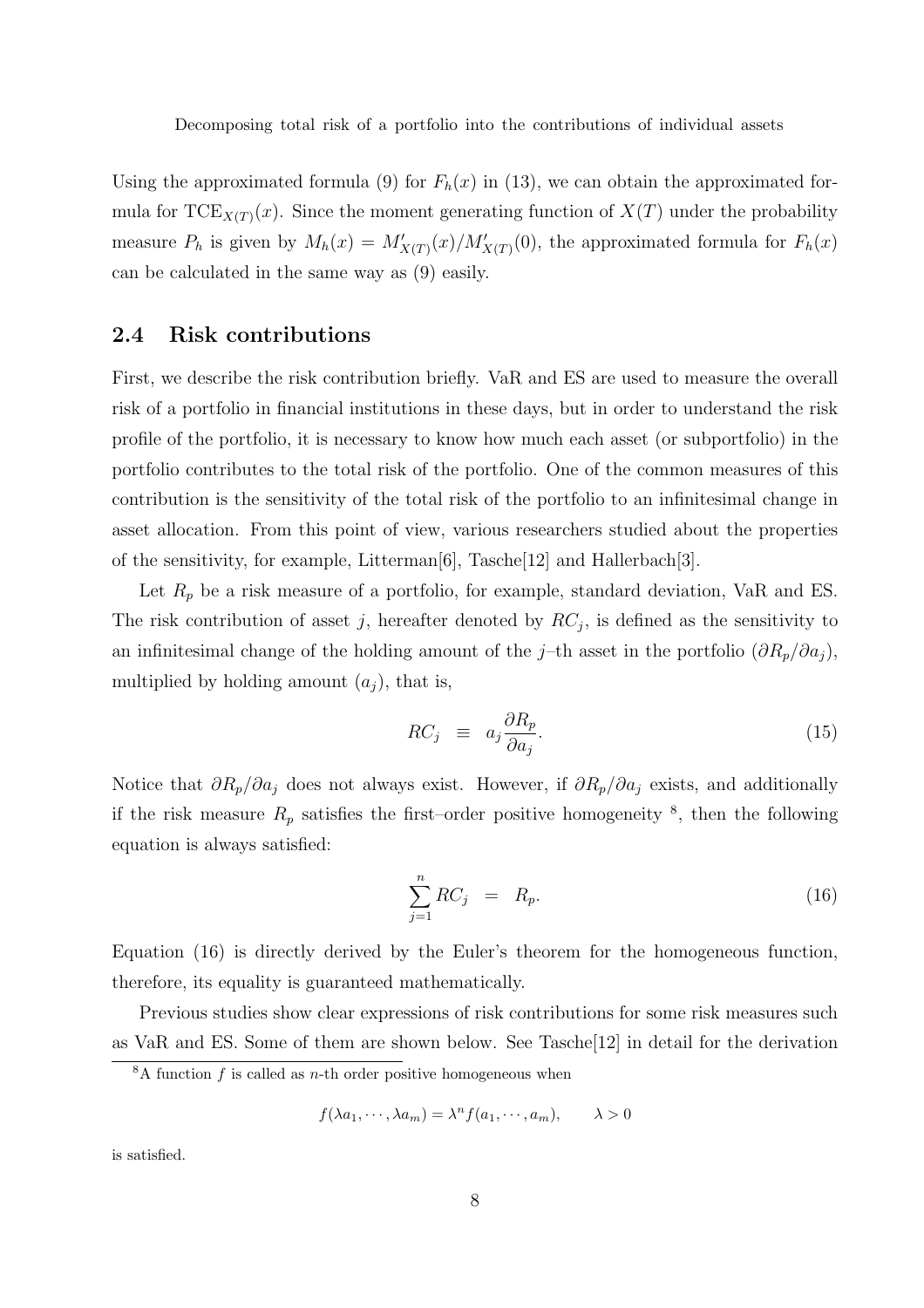and the necessary conditions. Soppose  $X = \sum_{j=1}^{n} a_j X_j$ . For example, the risk contribution of *j*-th asset for the standard deviation is given by

$$
RC_j^{SD} \equiv a_j \frac{\partial SD_X}{\partial a_j} = a_j \frac{\text{Cov}(X, X_j)}{\text{SD}_X}
$$

if  $SD_X > 0$ , where  $SD_X$  is the standard deviation of *X* and  $Cov(X, X_j)$  is the covariance between *X* and  $X_j$ . Notice that  $RC_j^{SD}$  is given as a simple form. On the other hand, the risk contribution of *j*-th asset for the VaR with confidence level  $\alpha$  is given by

$$
RC_j^{VaR}(\alpha) \equiv a_j \frac{\partial \text{VaR}_X(\alpha)}{\partial a_j} = a_j \left[ \frac{\partial c}{\partial a_j} - \frac{\partial Q_X(1-\alpha)}{\partial a_j} \right]
$$

$$
= a_j \frac{\partial c}{\partial a_j} - a_j E[X_j | X = Q_X(1-\alpha)], \tag{17}
$$

if it exists. Moreover, assuming that all the distribution functions of  $X_j$ ,  $j = 1, \dots, n$  are strictly increasing, for simplicity, the risk contribution of *j*-th asset for the ES with confidence level  $\alpha$  is given by

$$
RC_j^{ES}(\alpha) \equiv a_j \frac{\partial ES_X(\alpha)}{\partial a_j} = a_j \frac{\partial c}{\partial a_j} - a_j E[X_j | X \le Q_X(1 - \alpha)], \qquad (18)
$$

if it exists.

We condider the risk contribution for the VaR. The second term in  $(17)$  is difficult to calculate because this conditional expectation must be taken on condition that the total future price of the portfolio *X* is constant; in general, if all the future prices  $X_j$ ,  $j = 1, \dots, n$  are not redundant, the conditional expectation is calculated on a (*n−*1)-dimensional hyperplane in the *n*-dimensional space. As you see easily, it is very difficult to calculate the expectation, especially by the Monte Carlo simulation. So, we use another method to estimate the risk contribution.

## **2.5 Estimating the risk contributions for VaR**

Consider a VaR with the confidence level  $\alpha$ ,  $0 < \alpha < 1$ , in our conditionally independent setting. Given  $\mathcal{G}_T$ , the conditional distribution function is given by

$$
F_X(x|\mathcal{G}_T) = \frac{1}{2\pi i} \int_{\sigma - i\infty}^{\sigma + i\infty} \frac{e^{K_X(s|\mathcal{G}_T) - sx}}{s} ds,
$$

where the contour of the integral is on the imaginary axis and runs to the right of the origin to avoid the pole. Then, the unconditional distribution function is given by

$$
F_X(x) = E\left[\frac{1}{2\pi i} \int_{\sigma - i\infty}^{\sigma + i\infty} \frac{e^{K_X(s|\mathcal{G}_T) - sx}}{s} ds\right].
$$
 (19)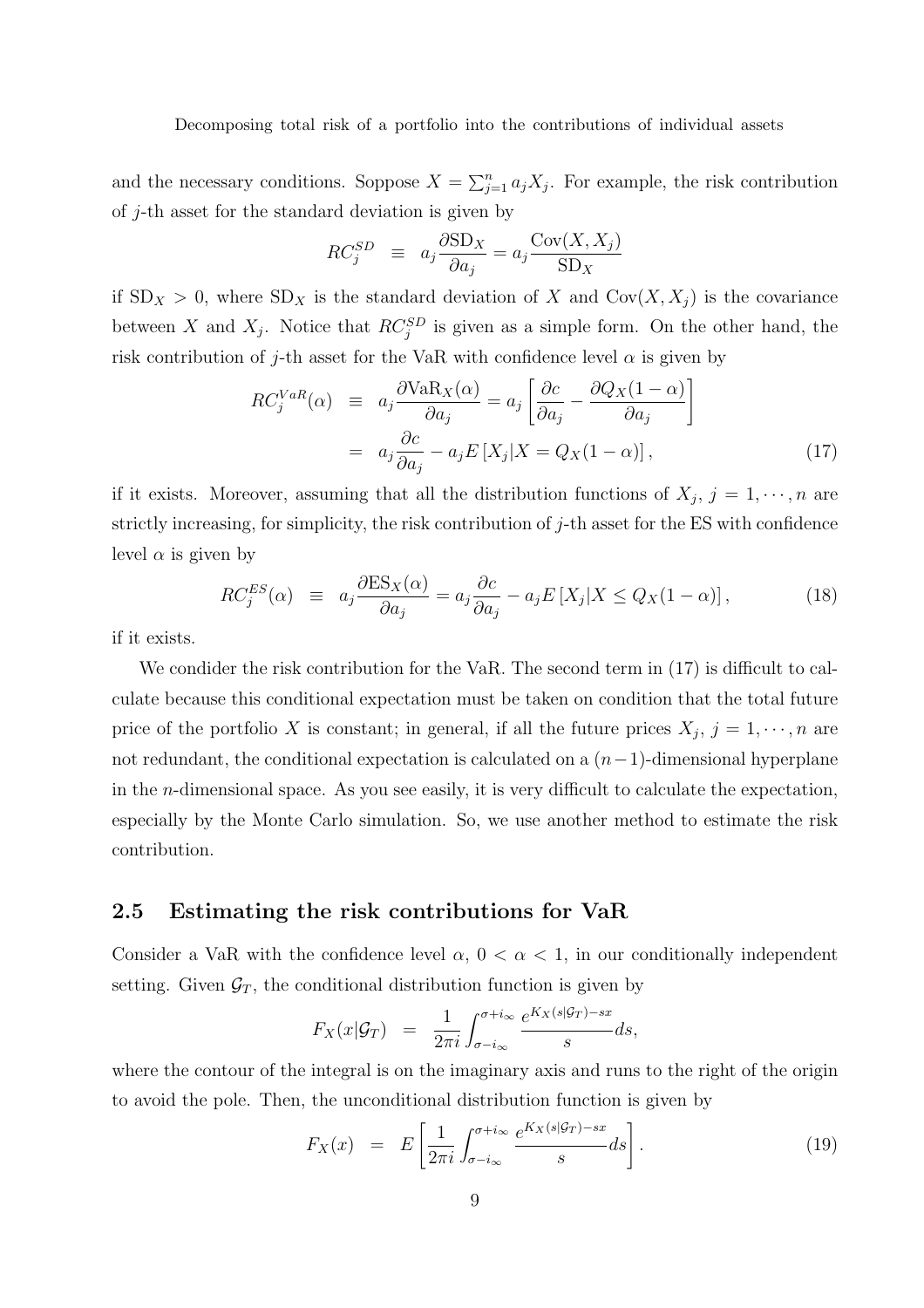Differentiating (19) with respect to  $a_j$ ,  $j = 1, \ldots, n$  and assuming the exchangeability between the differentiation and the integration, we have

$$
\frac{\partial}{\partial a_j} F_X(x) = E\left[\frac{1}{2\pi i} \int_{\sigma - i\infty}^{\sigma + i\infty} \left\{ \frac{\partial K_X(s|\mathcal{G}_T)}{\partial a_j} - s \frac{\partial x}{\partial a_j} \right\} \frac{e^{K_X(s|\mathcal{G}_T) - sx}}{s} ds \right].
$$
 (20)

Keeping  $F_X(x)$  constant in (20), we obtain the contribution <sup>9</sup> of the *j*-th asset to *α*–percentile  $Q_X(\alpha)$ , denoted by  $RC_j^{Q_X}(\alpha)$ , as

$$
RC_j^{Q_X}(\alpha) \equiv a_j \frac{\partial Q_X(\alpha)}{\partial a_j} = a_j \frac{E\left[\int_{\sigma - i_{\infty}}^{\sigma + i_{\infty}} \frac{\partial K_X(s|\mathcal{G}_T)}{\partial a_j} \frac{e^{K_X(s|\mathcal{G}_T) - sQ_X(\alpha)}}{s} ds\right]}{E\left[\int_{\sigma - i_{\infty}}^{\sigma + i_{\infty}} e^{K_X(s|\mathcal{G}_T) - sQ_X(\alpha)} ds\right]}
$$

$$
= a_j \frac{E\left[\frac{1}{2\pi i} \int_{\sigma - i_{\infty}}^{\sigma + i_{\infty}} \frac{\partial K_X(s|\mathcal{G}_T)}{\partial a_j} \frac{e^{K_X(s|\mathcal{G}_T) - sQ_X(\alpha)}}{s} ds\right]}{f_X(Q_X(\alpha))}.
$$
(21)

(21) is a slight modification of the expression derived by Martin et al.[8]. Formally, the integral in (21) can be obtained if  $K_X(s)$  is replaced by

$$
K_M(s|\mathcal{G}_T) \equiv K_X(s|\mathcal{G}_T) + \log(\partial K_X(s|\mathcal{G}_T)/\partial a_j) - \log s
$$

in (7). Notice that  $K_M(s|\mathcal{G}_T)$  is not the cumulant generating function yet, however, the saddlepoint approximation can be used to give an approximate in (21). Assuming that a reference value  $c$  in (17) is differentiable with respect to  $a_j$ , we obtain

$$
RC_j^{VaR}(\alpha) = \frac{\partial c}{\partial a_j} - a_j \frac{E\left[\frac{1}{2\pi i} \int_{\sigma - i\infty}^{\sigma + i\infty} \frac{\partial K_X(s|\mathcal{G}_T)}{\partial a_j} \frac{e^{K_X(s|\mathcal{G}_T) - sQ_X(\alpha)}}{s} ds\right]}{f_X(Q_X(\alpha))}.
$$
 (22)

### **2.6 Estimating the risk contributions for ES**

Next, consider a ES with the confidence level  $\alpha$ ,  $0 < \alpha < 1$ . Here we assume that the differentiation with respect to  $a_j$  and the integration are exchangeable.

Given  $\mathcal{G}_T$ , since the tail conditional expectation  $TCE_{X(T)}(x|\mathcal{G}_T)$  is given by (13), we have

$$
\frac{\partial}{\partial a_j} \text{TCE}_{X(T)}(x) = \frac{\partial}{\partial a_j} \left( \frac{E[X(T)]}{F_{X(T)}(x)} F_h(x) \right)
$$
\n
$$
= \frac{1}{F_{X(T)}(x)} \left[ F_h(x) E[X_j(T)] + E[X(T)] \frac{\partial F_h(x)}{\partial a_j} \right] - \frac{E[X(T)] F_h(x)}{(F_{X(T)}(x))^2} \frac{\partial F_{X(T)}(x)}{\partial a_j}.
$$

<sup>9</sup>Although  $Q_X(\alpha)$  does not mean a risk directly, we call  $RC_j^{Q_X}(\alpha)$  a contribution to  $Q_X(\alpha)$  simply.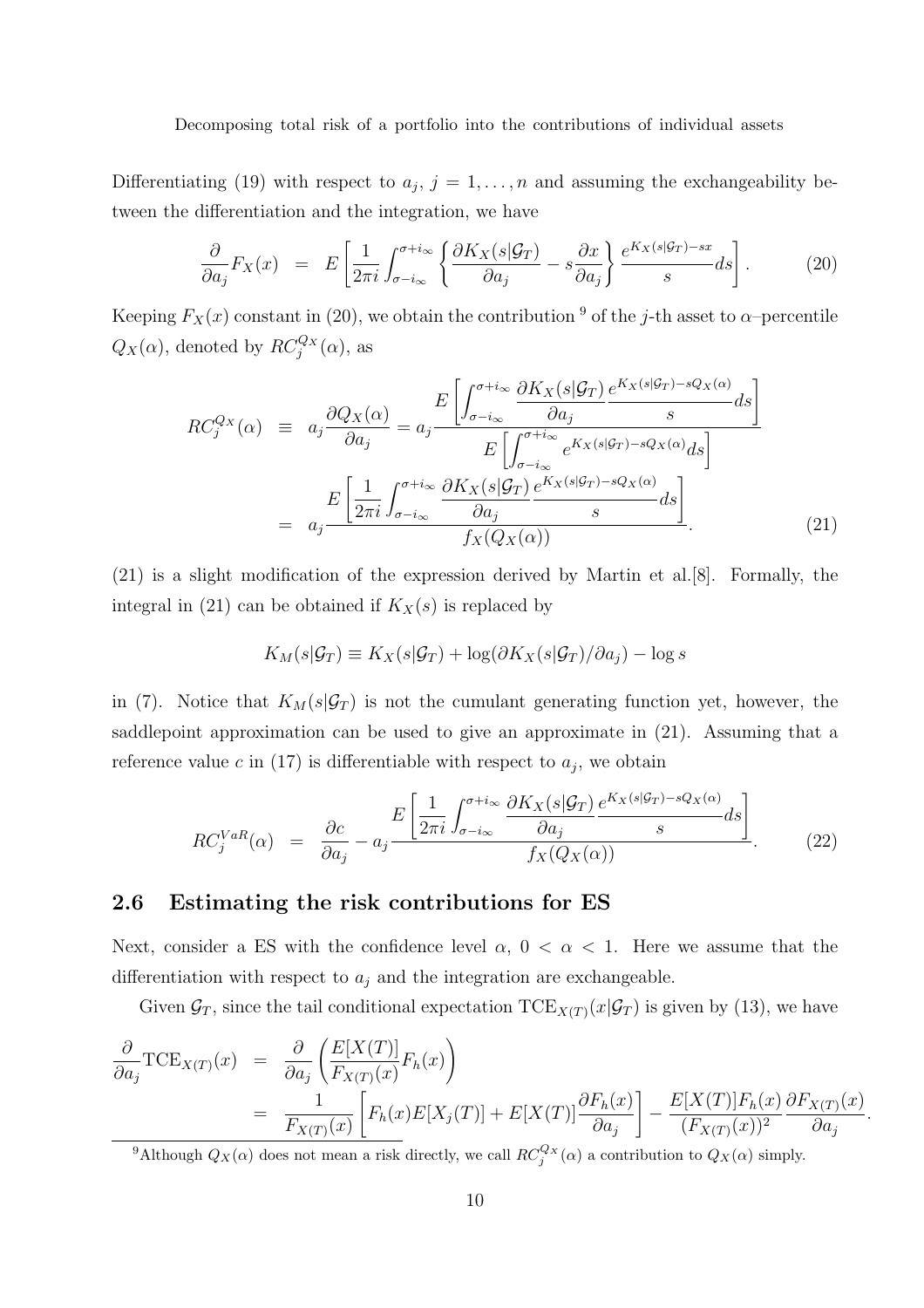Using the following relation

$$
\frac{\partial}{\partial a_j} F_h(x) = \frac{\partial}{\partial a_j} E[F_h(x|\mathcal{G}_T)] = E\left[\frac{1}{2\pi i} \int_{\sigma - i\infty}^{\sigma + i\infty} \left\{ \frac{\partial K_h(s|\mathcal{G}_T)}{\partial a_j} - s \frac{\partial x}{\partial a_j} \right\} \frac{e^{K_h(s|\mathcal{G}_T) - sx}}{s} ds \right],
$$

where  $K_h(s|\mathcal{G}_T)$  is the cumulant generationg function of  $X(T)$  under  $P_h$ , we have

$$
\frac{\partial}{\partial a_j} \text{TCE}_{X(T)}(x) = \frac{F_h(x)E[X_j(T)]}{F_{X(T)}(x)} + \frac{E[X(T)]}{F_{X(T)}(x)}E\left[\frac{1}{2\pi i}\int_{\sigma-i\infty}^{\sigma+i\infty} \frac{\partial K_h(s|\mathcal{G}_T)}{\partial a_j} \frac{e^{K_h(s|\mathcal{G}_T)-sx}}{s}ds\right] \n- \frac{E[X(T)]}{F_{X(T)}(x)}\frac{\partial x}{\partial a_j}E\left[\frac{1}{2\pi i}\int_{\sigma-i\infty}^{\sigma+i\infty} e^{K_h(s|\mathcal{G}_T)-sx}ds\right] - \frac{E[X(T)]F_h(x)}{(F_{X(T)}(x))^2}\frac{\partial F_{X(T)}(x)}{\partial a_j} \n= \frac{F_h(x)E[X_j(T)]}{F_{X(T)}(x)} + \frac{E[X(T)]}{F_{X(T)}(x)}E\left[\frac{1}{2\pi i}\int_{\sigma-i\infty}^{\sigma+i\infty} \frac{\partial K_h(s|\mathcal{G}_T)}{\partial a_j} \frac{e^{K_h(s|\mathcal{G}_T)-sx}}{s}ds\right] \n- \frac{x f_X(x)}{F_{X(T)}(x)}\frac{\partial x}{\partial a_j} - \frac{E[X(T)]F_h(x)}{(F_{X(T)}(x))^2}\frac{\partial F_{X(T)}(x)}{\partial a_j}.
$$

Therefore, considering that  $F_{X(T)}(Q_{X(T)}(1 - \alpha)) = 1 - \alpha$  is constant, we obtain

$$
\frac{\partial}{\partial a_j} ES_{X(T)}(\alpha) = \frac{\partial}{\partial a_j} TCE_{X(T)} (Q_{X(T)}(1-\alpha)) \Big|_{\alpha=constant}
$$
\n
$$
= \frac{F_h(Q_{X(T)}(1-\alpha))E[X_j(T)]}{\alpha} + \frac{E[X(T)]}{\alpha} E\left[\frac{1}{2\pi i} \int_{\sigma-i\infty}^{\sigma+i\infty} \frac{\partial K_h(s|\mathcal{G}_T) e^{K_h(s|\mathcal{G}_T) - sx}}{\partial a_j} ds\right]
$$
\n
$$
- \frac{Q_{X(T)}(1-\alpha) f_X(Q_{X(T)}(1-\alpha))}{\alpha} \frac{\partial Q_{X(T)}(1-\alpha)}{\partial a_j}.
$$
\n(23)

The first and third terms in (23) are obtained before, and the second term is calculated by the same method as that used in (21).

As described in above, the explicit expression (23) is obtained of the risk contribution for ES. However, due to my numerical results shown later, (23) does not give us reliable and stable estimates. Moreover, in fact, (13) does not give us so reliable estimates. Therefore, we propose another estimation method of ES and the risk contribution for ES.

The concept of another method is very simple. As described in (3), the following relation exists;

$$
ES_X(\alpha) \equiv \frac{1}{1-\alpha} \int_0^{1-\alpha} VaR_X(p) dp.
$$

If we assume the exchangeability between the derivative with respect to  $a_j$  and the integral with respect to *p*, we obtain

$$
\frac{\partial}{\partial a_j} ES_X(\alpha) = \frac{1}{1-\alpha} \int_0^{1-\alpha} \frac{\partial VaR_X(p)}{\partial a_j} dp = \frac{1}{(1-\alpha)a_j} \int_0^{1-\alpha} RC_j^{VaR}(p) dp. \tag{24}
$$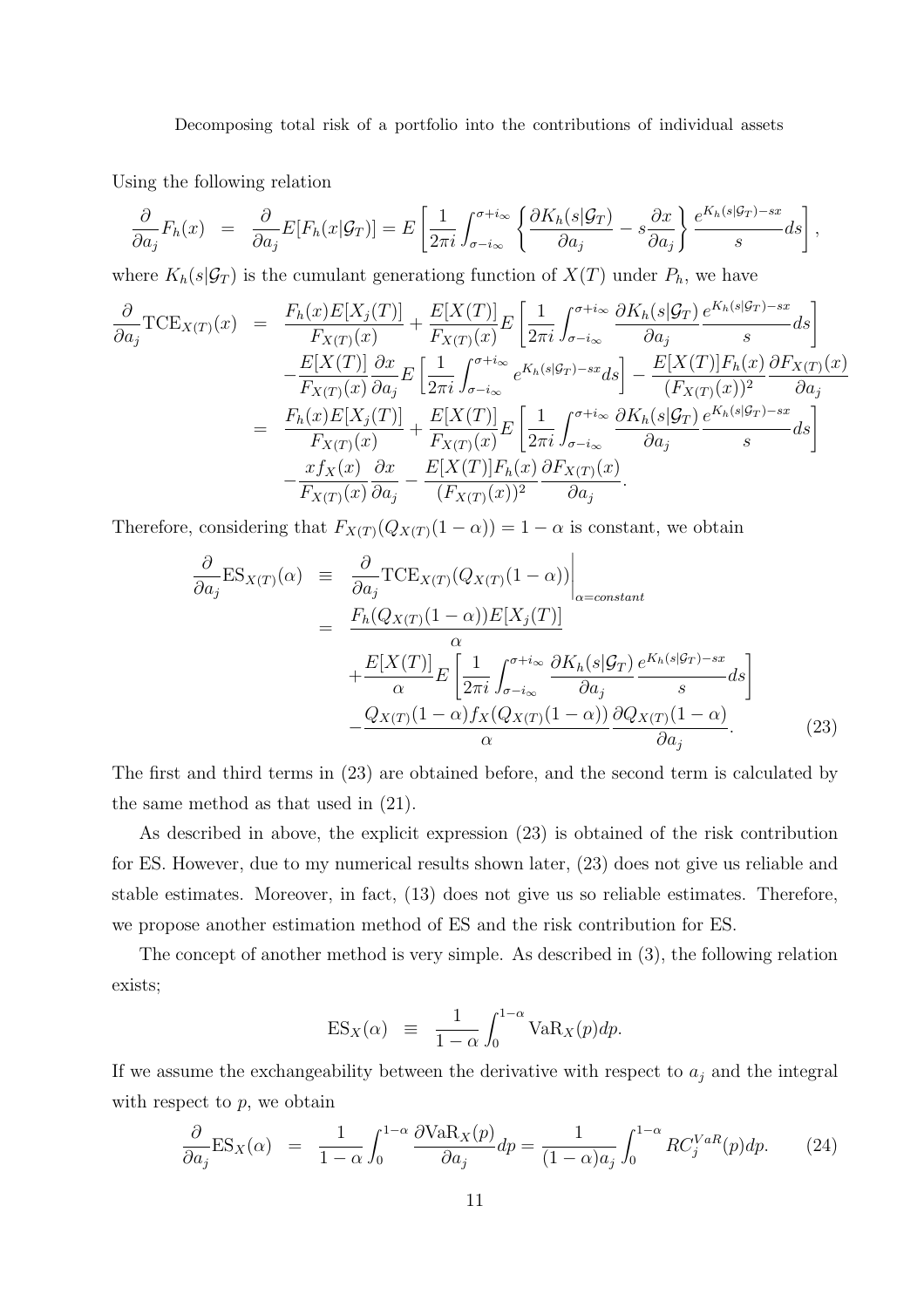Since our preliminary results show that our method gives good estimates for  $VaR_X(p)$  and  $RC_j^{VaR}(\alpha)$ , it is expected that the combination of (24) and (22) would give us good estimates for  $RC^{ES}_{j}(\alpha)$ . Similarly, the combination of (3) and the estimation method of the distribution function  $F_X(x)$  described in section 2.2 would give good estimates for  $ES_X(\alpha)$ .

## **3 Numerical examples**

In this section we provides numerical examples for estimating VaR, ES, and their risk contributions based on the distribution of the future value of a portfolio. As a risk evaluation model, we use Kijima and Muromachi model[5] (KM Model). KM model is a synthetic risk evaluation model of a portfolio, which means that the market and the credit risk can be evaluated simultaneously and synthetically. See Kijima and Muromachi[5] for details.

The bond portfolio consists of 100 corporate discount bonds with maturity 5 years and zero recovery rates. Each bond is issued from different firms, and these bonds have various credit ratings; Aaa-rated 10 bonds, Aa-rated 10 bonds, A-rated 10 bonds, Baa-rated 10 bonds, Ba-rated 30 bonds, and B-rated 30 bonds. The face values of bonds in Aaa, Aa, A, and Baa are 3, 6, 9,  $\cdots$ , 30, and those in Ba and B are 1, 2, 3,  $\cdots$ , 30.

The parameters used here are almost the same as those in Kijima and Muromachi<sup>[5]</sup>; for example, parameters of the initial forward rate curves for credit ratings, the stochastic differential equations describing the future changes of the instantaneous default-free short rate and hazard rates of individual bonds. If you want to know the parameterization in this model and their values in the calculation, see Kijima and Muromachi[5].

We do a Monte Carlo simulation with 500,000 scenarios and calculate VaRs, ESs and their risk contributions with many confidence levels. Hereafter, we use the results as reference values, and compare the estimates by the hybrid method with the reference values. Especially, the estimates of ESs and their risk contributions are calculated by two hybrid methods; by the old hybrid method proposed in Muromachi[10] and the new method proposed in this article.

## **3.1 VaR and ES**

First, we compare the VaRs and ESs of the future portfolio value *X*(*T*). Figure 1 shows the curves of VaRs and ESs with many confidence levels estimated by two or three methods.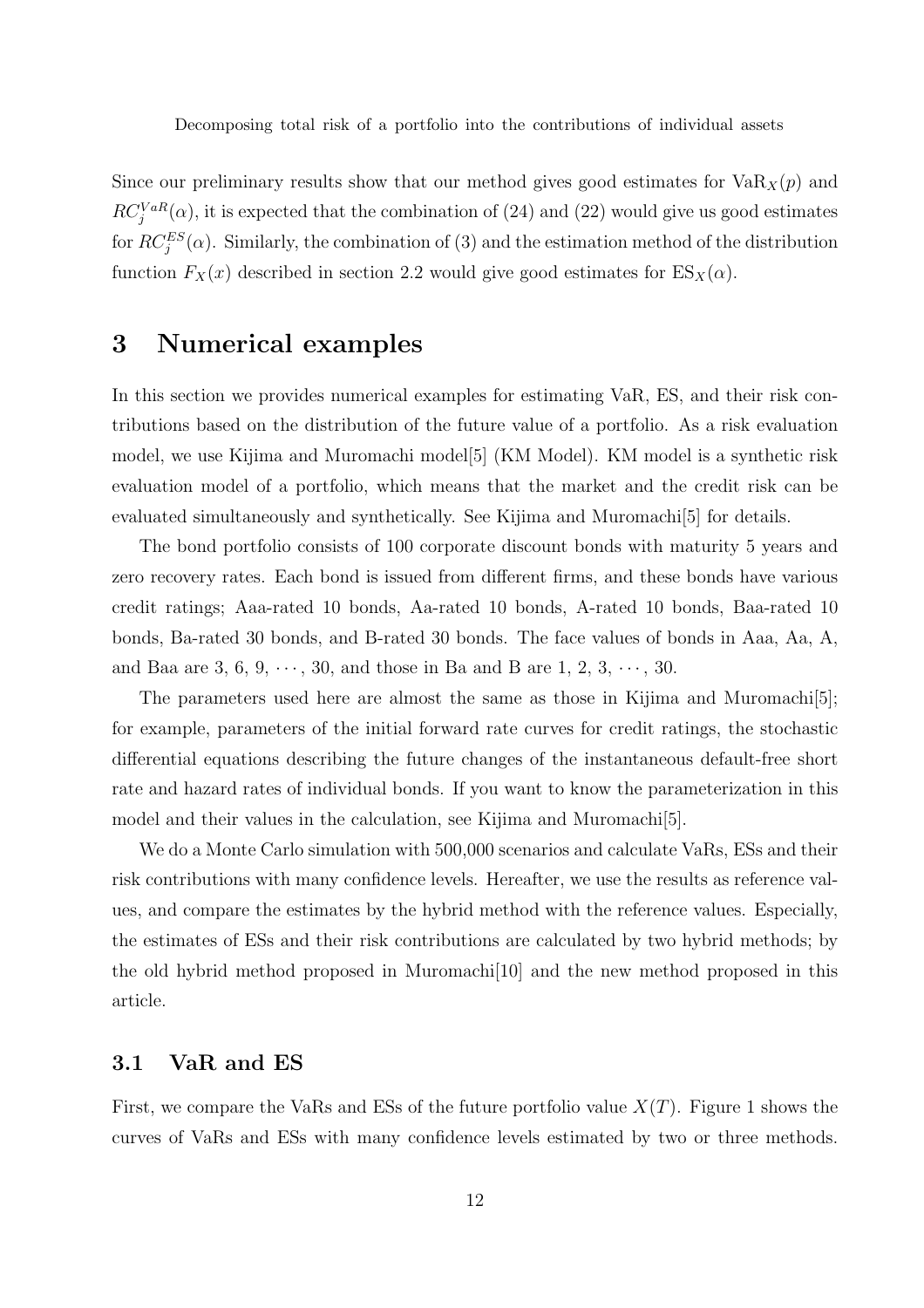The two black lines are the estimates by the Monte Carlo simulation; the thin one is the VaR curve, and the thick one is the ES curve. The two red lines, with "(IS-H)" <sup>10</sup>, are the estimates by the old hybrid method; the thin one is the VaR curve, and the thick one is the ES curve, similarly. And, the blue line, with "(from VaR)"  $^{11}$ , is the estimates of ESs by the new hybrid method. This figure shows some useful results. The old hybrid method gives us very close estimates to those by the Monte Carlo simulation, while the estimates by the old method is rather different from the simulation results. However, the estimates by the new hybrid method are very close to the simulation results. Figure 2 shows the estimates of ESs in the high confidence level area (over 98%) in Figure 1. This figure shows the results described above clearly.

In order to show the results more clearly, Figure 3 shows the estimated diffferences between the VaRs and ESs with the same confidence levels. Apparently, the estimates from the old hybrid method have a tendency that they are smaller than the estimates from other methods. The new hybrid method "(from VaR)" gives us much more close values to the simulation results than the old one "(IS-H)".

### **3.2 Additivity of risk contributions**

Next, we check whether the additivity of the estimated risk contributions is satisfied accurately or not. Here, the additivity means that the sum of the risk contributions of all assets is equal to the total risk of the portfolio.

Our numerical example shows that the risk contributions for VaR satisfies the additivity with the order 0.01. Therefore, in Figure 4, we compare (1) the differences between the estimated VaRs and ESs and (2) the differences between the sums of the estimated risk contributions for VaRs and ESs. The three lines, the black, the red and the blue, are the same as those in Figure 3, and the two dotted lines are the differences between the risk contributions for VaRs and ESs; the dotted green line, "total RC (before)", is the differences estimated from the old hybrid method, and the dotted yellow line, "total RC (new)", is the differences estimated from the new hybrid method. Figure 4 clearly shows that the new hybrid method gives us the estimates of RCs for ES which satisfy the additivity with the same order as the RCs for VaR in a wide range, on the other hand, that the additivity is

<sup>10</sup>The notation "(IS-H)" means the hybrid method with importance sampling techniques. This is not a simple hybrid method. See Muromachi[10] in detail.

<sup>&</sup>lt;sup>11</sup>The notation "(from VaR)" comes from  $(3)$ .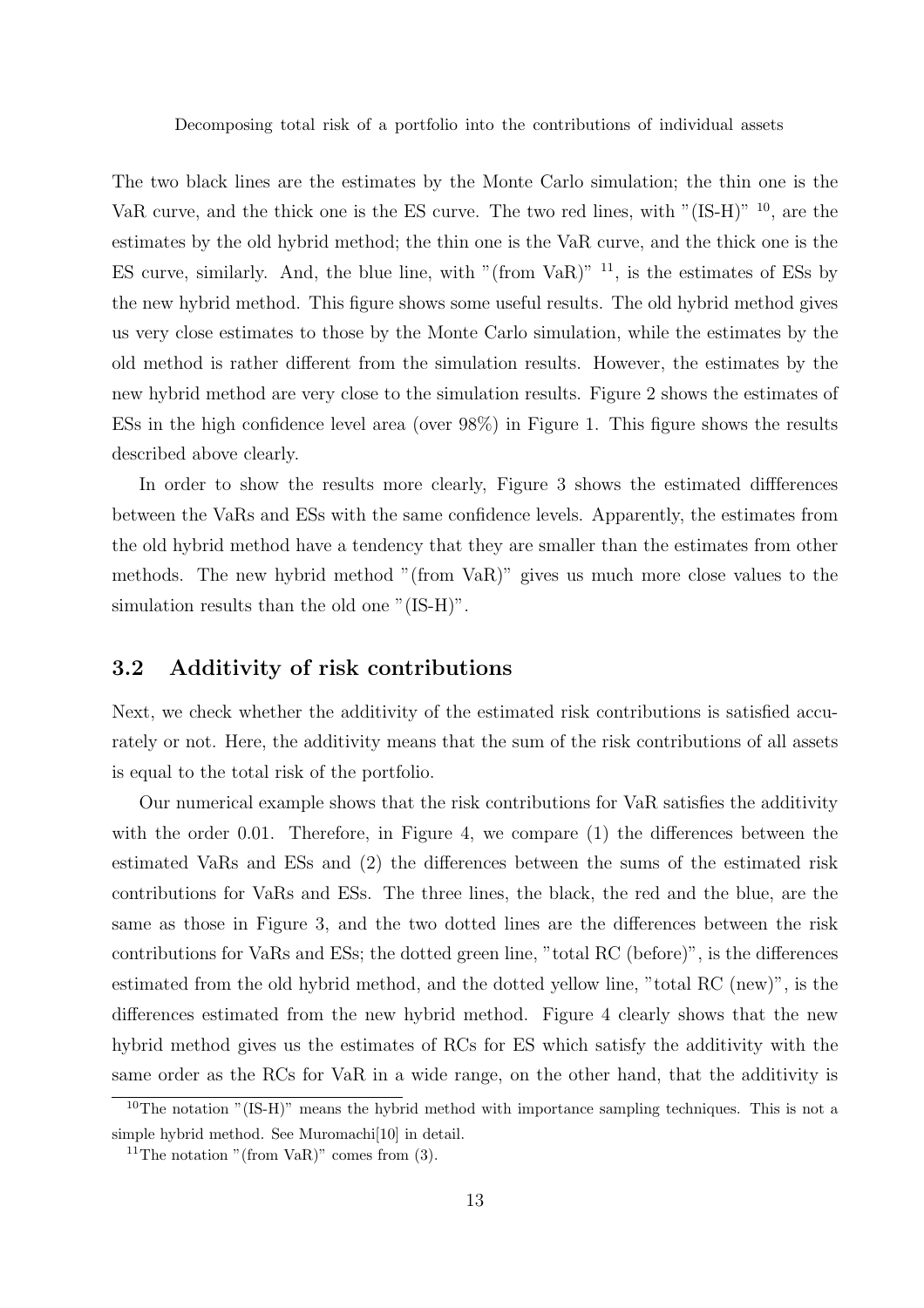not satisfied in the old hybrid method, and their sums are near to the biased estimates of ES - VaR obtained from the old hybrid method.

However, the risk contributions estimated from the new hybrid method do not satisfy the additivity in all ranges. Figure 5 shows that the "total RC (new)" line differs from the "from VaR" line clearly in the high confidence levels, for example, over 99*.*9%. At present, we do not understand the reason clearly. More detailed analyses must be needed in order to clarify the reasons.

## **4 Concluding remarks**

In this article, we summarize the hybrid method for estimating the risk measures such as VaR and ES and the risk contributions for the risk measures by assuming the conditional independence. Due to our preliminary numerical examples, the estimated values of VaRs, ESs and their risk contributions are much more reliable than the estimates by the ordinary Monte Carlo simulations. Especially, the estimated risk contributions for ES from the new hybrid method proposed in this article satisfies the additivity more accurately than those from the old hybrid method. However, the additivity is not satisfied in all confidence levels, for example, it is violated in the high confidence levels.

Since the concentration risk analysis becomes more important than before in financial institutions, more accurate and robust estimation methods of the risk contributions are needed in practice. It is necessary to do much more researches in this area.

## **References**

- [1] Artzner, P., F. Delbaen, J.M. Eber and D. Heath (1999), "Coherent measures of risk," *Mathematical Finance*, **9**, 203–228.
- [2] Daniels, H. (1987), "Tail probability approximations," *International Statistical Review*, **55**, 37–48.
- [3] Hallerbach W. (2002), "Decomposing portfolio value-at-risk : a general analysis," *Journal of Risk*, **5**, No.2, 1–18.
- [4] Jensen, J. (1995), *Saddlepoint Approximations*, Oxford Science Publications.
- [5] Kijima, M. and Y. Muromachi (2000), "Evaluation of credit risk of a portfolio with stochastic interest rate and default processes," *Journal of Risk*, **3**, 5–36.
- [6] Litterman, R. (1997), "Hot spots and hedges (I)," *Risk*, **10**, No.3, 42–45.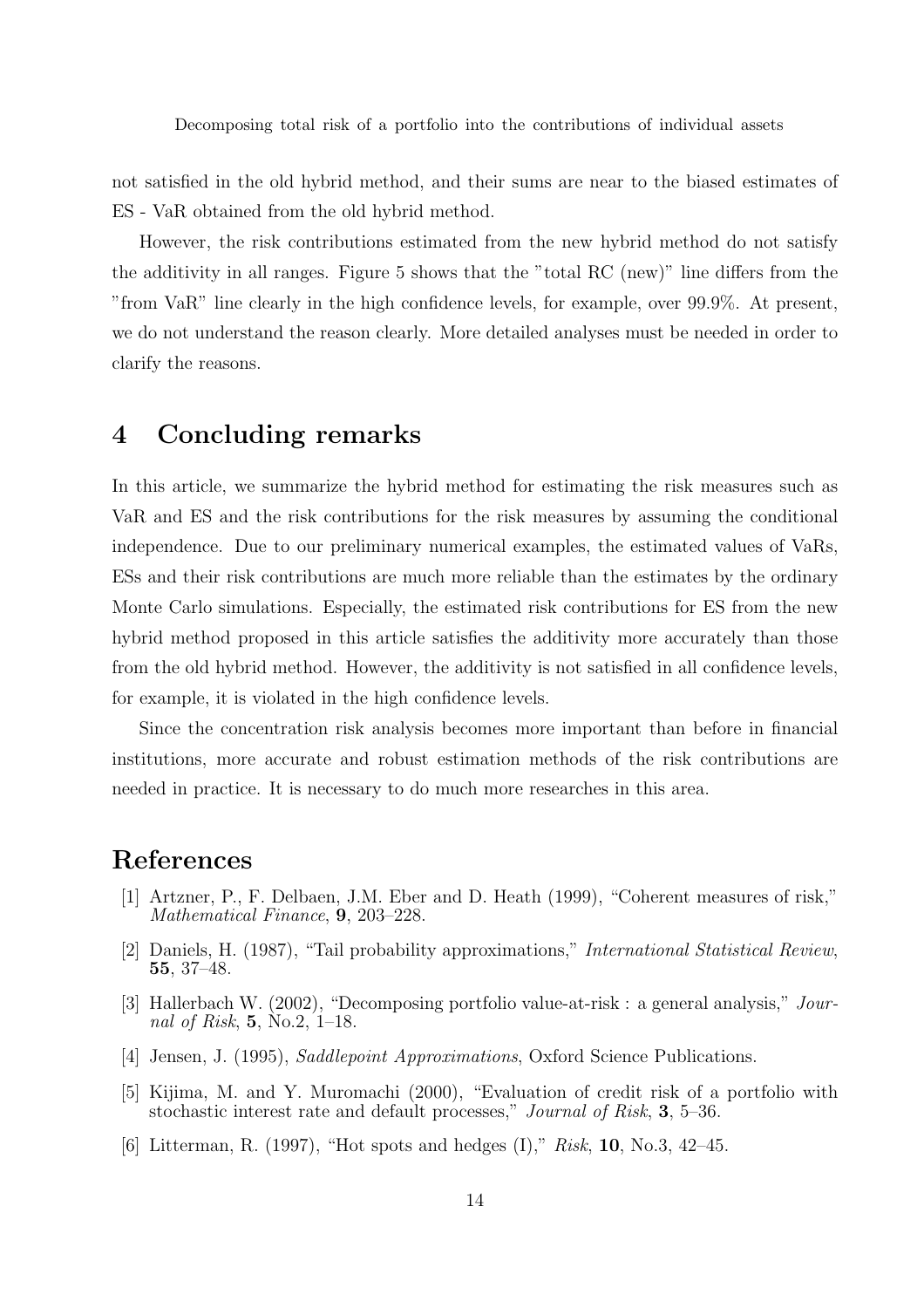- [7] Martin, R., K. Thompson, and C. Browne (2001a), "Taking to the saddle," *RISK*, June, 91–94.
- [8] Martin, R., K. Thompson, and C. Browne (2001b), "VaR: who contributes and how much?" *RISK*, August, 99–102.
- [9] Moody's Investors Service (1997), "Historical default rates of corporate bond issuers, 1920-1996."
- [10] Muromachi, Y. (2004), "A conditional independence approach for portfolio risk evaluation," *Journal of Risk*, **7** (1), 27–53.
- [11] Muromachi, Y. (2005), "Credit risk evaluation models for a portofolio," *Doctoral thesis*, Kyoto University, in Japanese.
- [12] Tasche, D. (1999), "Risk contributions and performance measurement," *Working paper*, Zentrum Mathematik (SCA), TU München.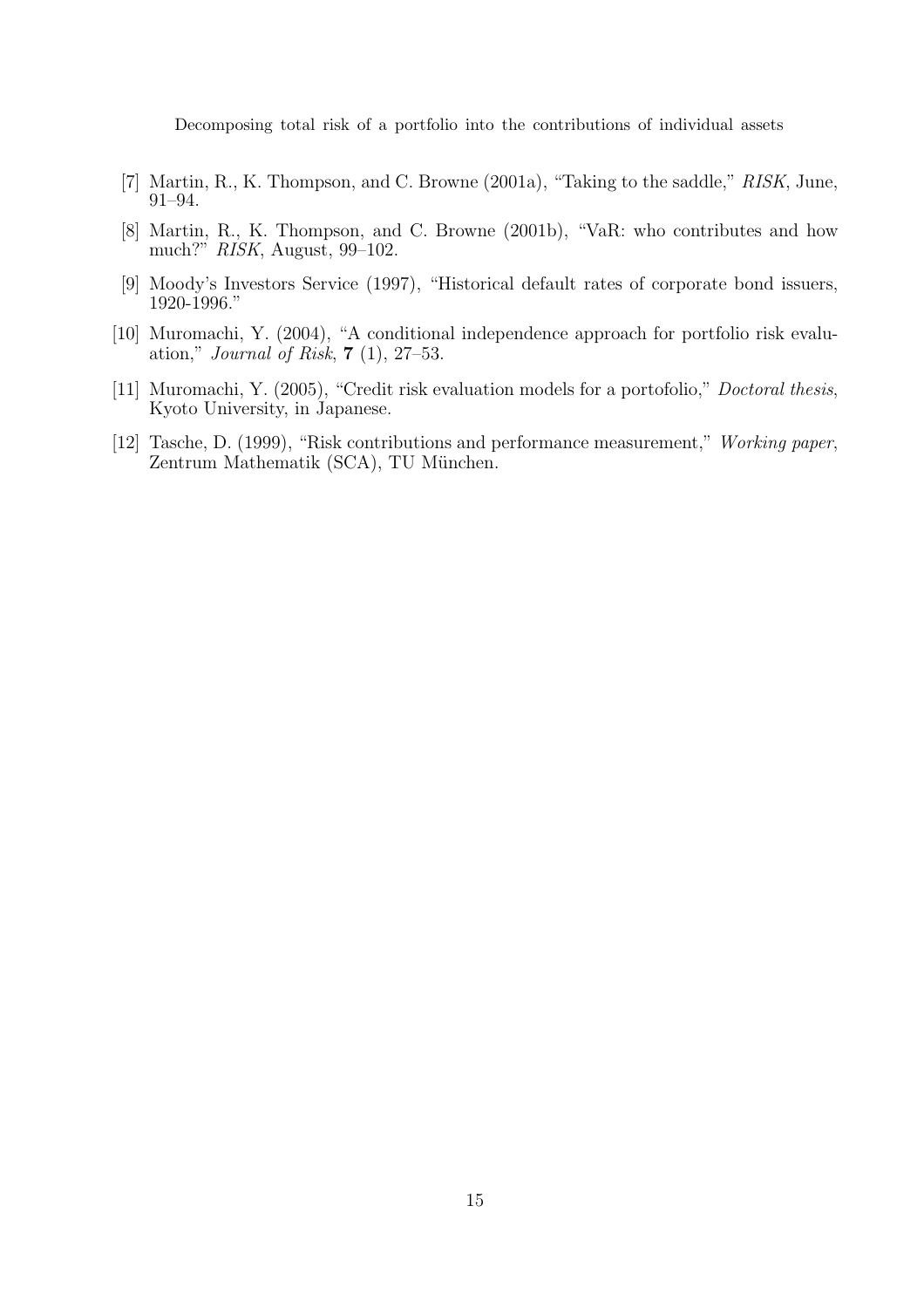



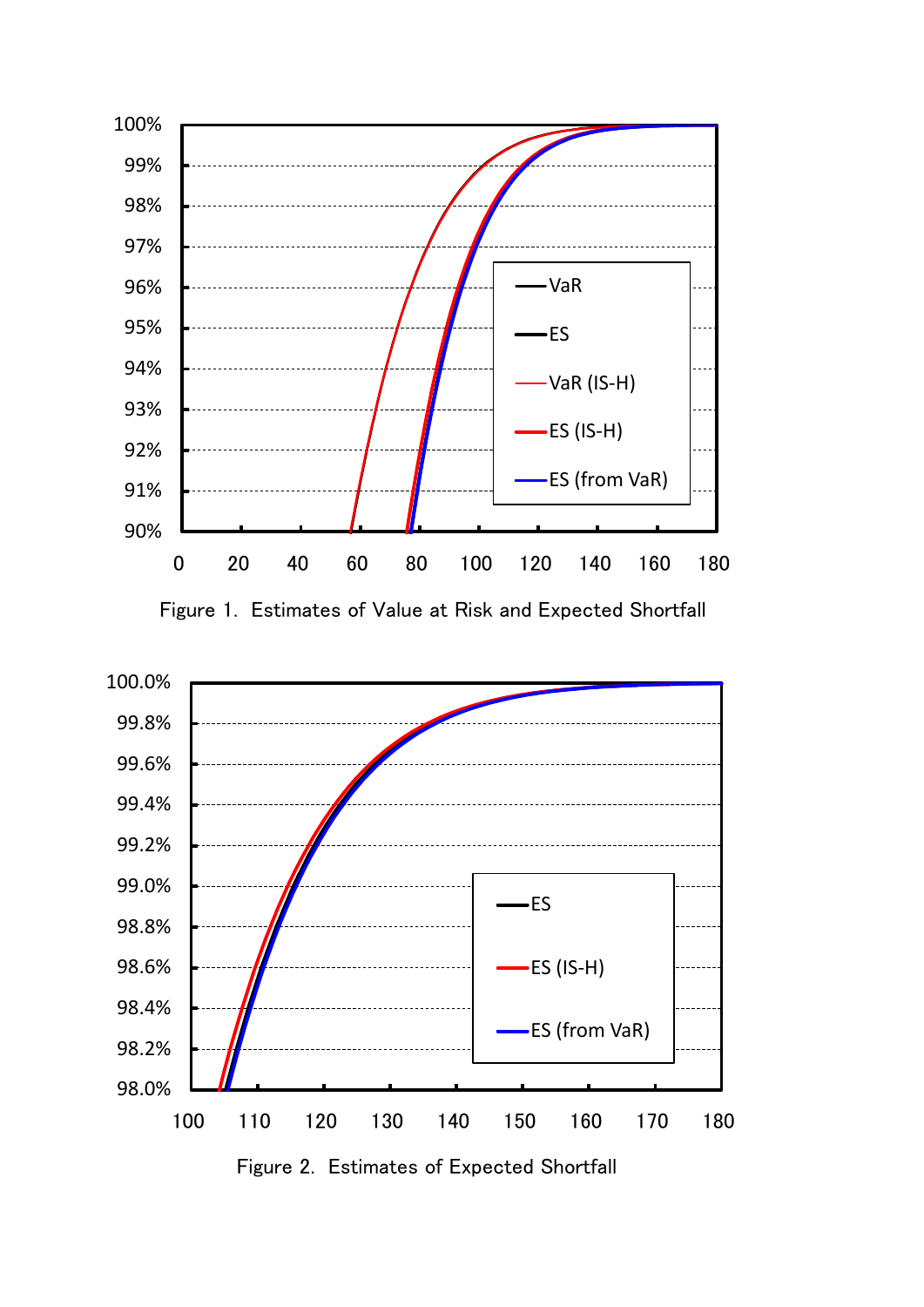





Figure 4. Sum of Risk Contributions